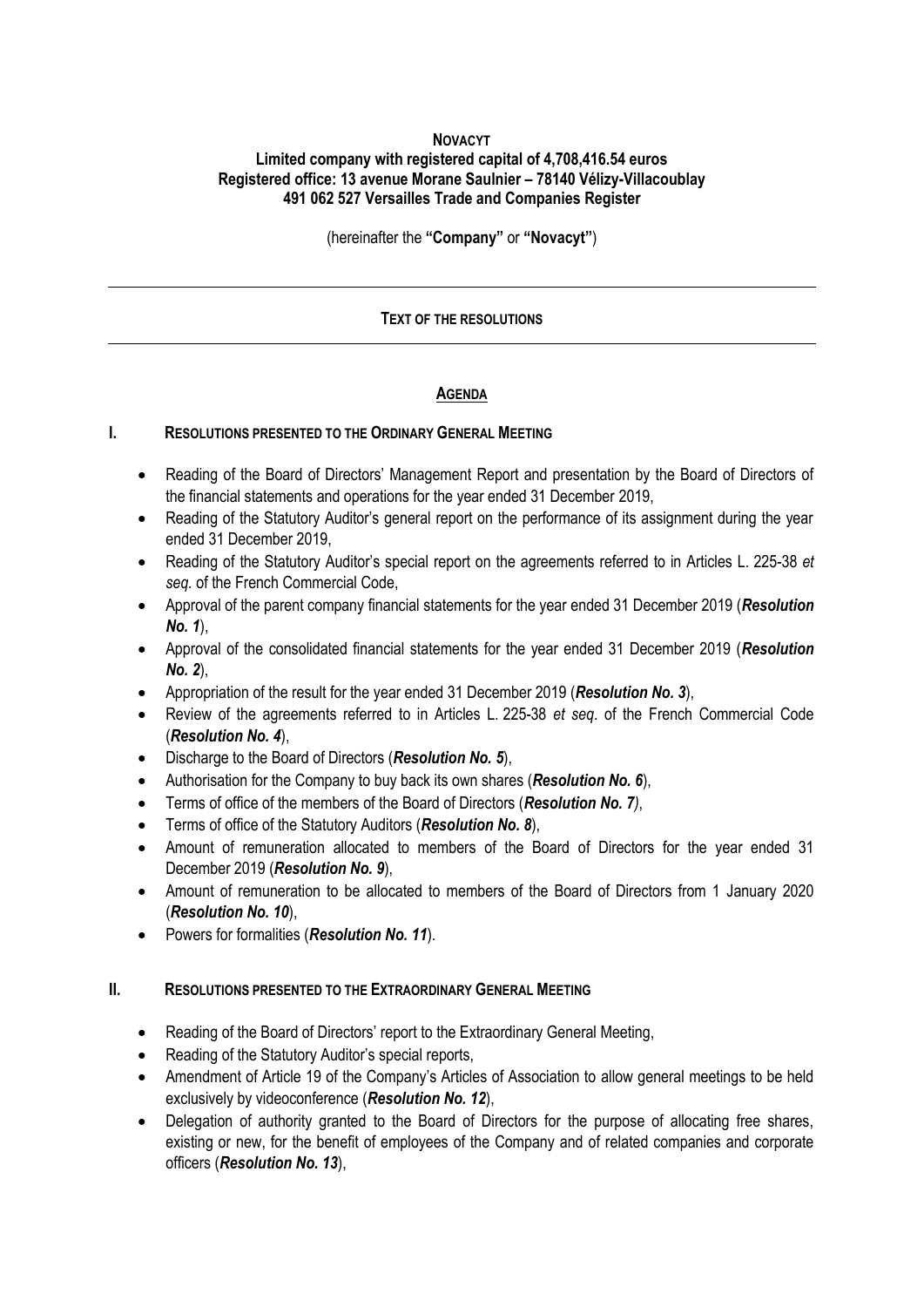- Delegation of authority granted to the Board of Directors for the purpose of granting options to subscribe for and/or purchase shares of the Company, to corporate officers and employees of the Company or of companies in the group, involving the waiver by shareholders of their preferential subscription right to shares issued following the exercise of subscription options (*Resolution No. 14*),
- Overall limit on delegations relating to free shares and subscription or purchase options (*Resolution No. 15*),
- Delegation of authority to the Board of Directors for the purpose of issuing ordinary shares of the Company and/or transferable securities giving access to the share capital of the Company, with cancellation of shareholders' preferential subscription rights in favour of specific categories of persons (*Resolution No. 16*),
- Delegation of authority granted to the Board of Directors for the purpose of increasing the share capital by issuing ordinary shares or securities giving access to ordinary shares to be issued by the Company immediately or in the future in consideration for contributions in kind within the limit of 10% of the share capital, except in the case of a public exchange offer initiated by the Company (*Resolution No. 17*),
- Delegation of authority to the Board of Directors for the purpose of issuing ordinary shares and/or transferable securities giving immediate and/or deferred access to the capital of the Company, with cancellation of shareholders' preferential subscription rights and public offerings (*Resolution No. 18*),
- Delegation of authority to the Board of Directors for the purpose of issuing ordinary shares of the Company and/or transferable securities giving access to the share capital of the Company, with preferential subscription rights (*Resolution No. 19*),
- Authorisation to the Board of Directors, in the event of a capital increase, with or without shareholders' preferential subscription rights, to increase the number of securities to be issued (*Resolution No. 20*),
- Overall ceiling on delegations of authority (*Resolution No. 21*),
- Delegation of authority to the Board of Directors for the purpose of issuing ordinary shares and/or securities giving access to the Company's capital for the benefit of members of a company savings plan (*Resolution No. 22*),
- Powers for formalities (*Resolution No. 23*).

## **Text of the resolutions**

## • **RESOLUTIONS PRESENTED TO THE ORDINARY GENERAL MEETING**

*First resolution (Approval of the parent company financial statements for the year ended 31 December 2019)* – The General Meeting, ruling under the quorum and majority conditions of ordinary general meetings, having read (i) the Board of Directors' Management Report for the year ended 31 December 2019, (ii) the Board of Directors' report to the General Meeting and (iii) the Statutory Auditor's general report on the parent company financial statements for the year ended 31 December 2019,

**approves** the operations as reflected in the annual financial statements or summarised in those reports, as well as the parent company financial statements for the year ended 31 December 2019 as presented by the Board of Directors, and which show a net accounting loss of 7,045,325 euros.

The General Meeting notes that no expenditure such as referred to in Articles 39-4 and 223 *quater* of the French General Tax Code was recorded during the year.

*Second resolution (Approval of the consolidated financial statements for the year ended 31 December 2019)* – The General Meeting, ruling under the quorum and majority conditions of ordinary general meetings, having read (i) the Board of Directors' Management Report for the year ended 31 December 2019, (ii) the Board of Directors'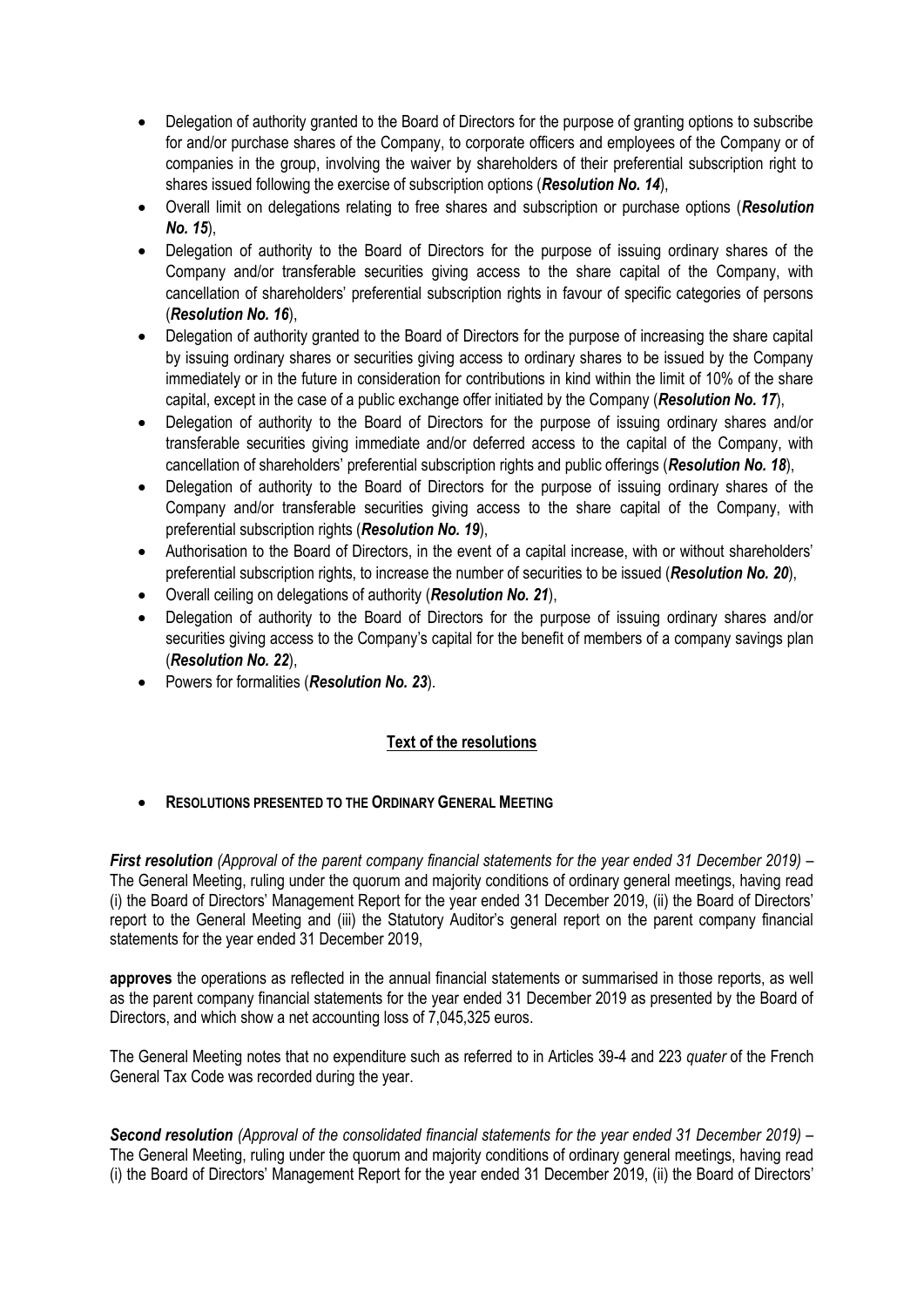report to the General Meeting and (iii) the Statutory Auditor's general report on the consolidated financial statements for the year ended 31 December 2019, **approves** the operations as reflected in the consolidated financial statements or summarised in those reports, as well as the consolidated financial statements for the year ended 31 December 2019 as presented by the Board of Directors, and which show a loss of 6,558,000 euros.

*Third resolution (Appropriation of the result for the year ended 31 December 2019)* – The General Meeting, ruling under the quorum and majority conditions of ordinary general meetings, having read (i) the Board of Directors' report to the General Meeting and (ii) the Statutory Auditor's general report, **resolves** to allocate the net accounting loss of 7,045,325 euros for the year ended 31 December 2019 to the retained earnings account, which now represents a debit amount of 47,696,285 euros, and resolves not to pay a dividend for the year.

The General Meeting **notes** that no dividends have been paid in respect of the past three financial years.

*Fourth resolution* (*Review of the agreements referred to in Articles L. 225-38* et seq*. of the French Commercial Code*) – The General Meeting, ruling under the quorum and majority conditions of ordinary general meetings, having read the Statutory Auditor's special report on the agreements falling under Articles L.225-38 *et seq*. of the French Commercial Code, **approves** and/or **ratifies** the conclusions of said report and the agreements mentioned therein pursuant to the provisions of Articles L. 225-38 and L. 225-42 of the French Commercial Code.

*Fifth resolution* (*Discharge to the Board of Directors*) – The General Meeting, ruling under the quorum and majority conditions of ordinary general meetings, accordingly **gives** full and unreserved discharge to the Board of Directors of the Company.

*Sixth resolution (Authorisation for the Company to buy back its own shares*) – The General Meeting, ruling under the quorum and majority conditions of ordinary general meetings, having read the Board of Directors' report, **authorises** the Board, with the power to sub-delegate under the conditions provided for in Articles L. 225- 209 *et seq*. of the French Commercial Code, to purchase shares of the Company as part of a share buyback programme.

The Meeting resolves that:

- the maximum purchase price per share (excluding fees) is set at 12 euros; and
- the maximum amount of funds used for the implementation of this share buyback programme may not exceed 200,000 euros.

The General Meeting delegates to the Board of Directors, with the power to sub-delegate under the conditions provided for in Article L. 225-209 of the French Commercial Code, in the event of a change in the par value of the share, a capital increase by incorporation of reserves, free allocation of shares, division or consolidation of securities, distribution of reserves or any other asset, amortisation of capital or any other capital transaction, the power to adjust the aforementioned purchase price to take into account the impact of such transactions on the value of the share.

The General Meeting resolves that the Company's share purchases may relate to a number of shares such that:

- the maximum number of shares that may be purchased pursuant to this authorisation shall not exceed 10% of the total number of shares comprising the share capital of the Company and, as regards purchases made with a view to holding and subsequently delivering shares in payment or exchange as part of a merger, spin-off or transfer, 5% of the total number of shares comprising the share capital of the Company, it being specified that (i) such ceilings apply to an amount of the share capital of the Company that will, where necessary, be adjusted to take into account capital transactions after this Meeting and, (ii) when the shares are purchased to promote liquidity under the conditions defined by the General Regulation of the Autorité des Marchés Financiers, the number of shares taken into account for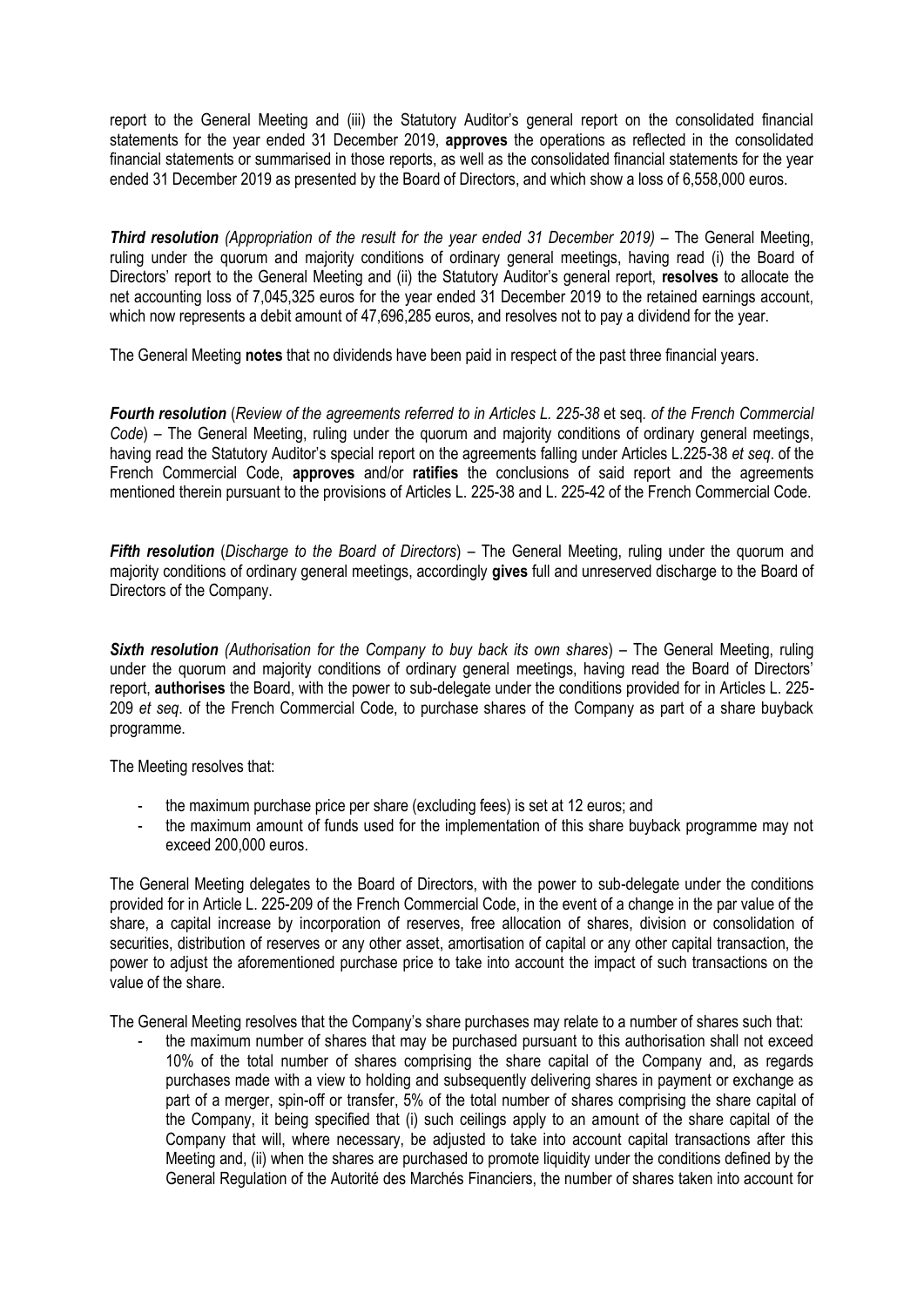the calculation of the aforementioned 10% ceiling corresponds to the number of shares purchased less the number of shares sold for the duration of the authorisation; and

the purchases made by the Company may not in any case result in it holding, at any time whatsoever, directly or indirectly, more than 10% of its share capital.

The purpose of this authorisation is to allow the Company to pursue the following objectives, while complying with the applicable legal and regulatory provisions:

- (i) hold the shares of the Company that have been purchased and subsequently deliver them in exchange or payment for acquisitions, in compliance with stock market regulations;
- (ii) deliver shares upon the exercise of rights attached to securities giving access to the Company's capital;
- (iii) allocate shares to employees or corporate officers of the Company and its subsidiaries under the conditions set by and in accordance with the procedures provided by law, in particular for the allocation of free shares, profit sharing, stock option plans or company savings plans;
- (iv) ensure liquidity and manage the secondary market for the Company's securities, such management being carried out by an investment services provider acting within the framework of a liquidity contract compliant with the code of ethics recognised by the Autorité des Marchés Financiers;
- (v) cancel all or part of the securities bought back,
- (vi) fulfil any other purpose authorised or that comes to be authorised by law, or recognised or that comes to be recognised as a market practice by the Autorité des Marchés Financiers; in such cases, the Company would inform its shareholders by way of a press release.

The Meeting resolves that such purchase, sale, exchange or transfer transactions may be carried out by any means, i.e. on a regulated market, on a multilateral trading facility, through a systematic internaliser or over the counter, including by the purchase or sale of blocks, or by the use of financial instruments, in particular derivative financial instruments traded in a regulated market or in a multilateral trading system, through a systematic internaliser or over the counter, or by the use of warrants, under the conditions authorised by the laws and regulations in force on the date of the relevant transactions and at the times that the Board of Directors of the Company or the person acting on the delegation of the Board of Directors shall decide. The maximum share of the share capital purchased or transferred in the form of blocks of shares may cover the entire programme.

The General Meeting resolves that such transactions may take place at any time, in compliance with the regulations in force, including during the period of a public offer initiated by the Company or targeting its shares, subject to the legal and regulatory provisions applicable in such matters.

In addition, the Meeting grants all powers to the Board of Directors, with the power to sub-delegate under the conditions provided for in Article L. 225-209 of the French Commercial Code, to decide on and implement this authorisation, to specify, where necessary, the terms, and notably to place all orders on the stock market or offmarket, allocate or reassign the shares purchased to the various objectives pursued pursuant to the applicable legal and regulatory provisions, conclude all agreements with a view notably to the keeping of records of share purchases and sales, carry out all formalities and file all declarations with all bodies, in particular the Autorité des Marchés Financiers, and generally, do all necessary for the purpose of carrying out the transactions performed pursuant to this authorisation.

The General Meeting also confers all powers to the Board of Directors, if the law or the Autorité des Marchés Financiers were to extend or supplement the objectives authorised for share buyback programmes, in order to bring to the knowledge of the public, in accordance with the applicable legal and regulatory provisions, any modifications to the programme as regards the modified objectives.

This authorisation is granted for a period of 18 months from the date of this Meeting.

*Seventh resolution (Terms of office of the members of the Board of Directors)* – The General Meeting, ruling under the quorum and majority conditions of ordinary general meetings, and noting that the terms of office as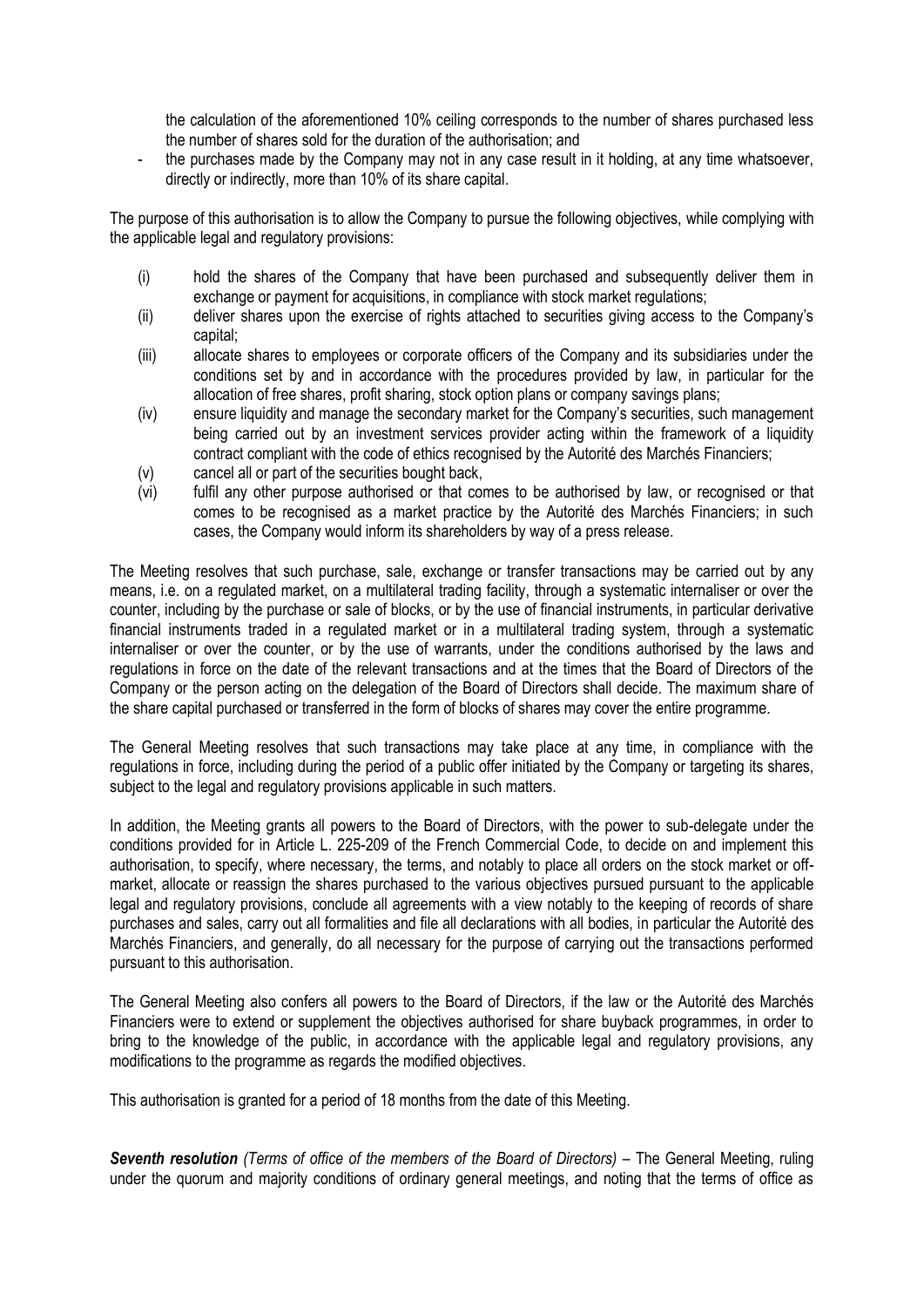members of the Board of Directors of Graham Mullis, James Wakefield, Anthony Dyer, Ed Snape and Juliet Thompson expire on this day,

**resolves** to renew the terms of office as members of the Board of Directors of Graham Mullis, James Wakefield, Anthony Dyer, Ed Snape and Juliet Thompson for periods of three years expiring at the end of the Ordinary General Meeting to be held in 2023 to approve the financial statements for the previous year.

*Eighth resolution (Terms of office of the Statutory Auditors)* – The General Meeting, ruling under the quorum and majority conditions of ordinary general meetings, notes, as needed, and for the purpose of the completion of formalities with the Commercial Court of Versailles, that:

- the Combined General Meeting of 11 June 2018 resolved to renew on the one hand the term of office of incumbent Statutory Auditor of DELOITTE & ASSOCIES and on the other hand the term of office of alternate Statutory Auditor of BEAS for periods of six years expiring at the end of the Ordinary General Meeting to be held in 2024 to rule on the financial statements of the prior year,
- the Combined General Meeting of 11 June 2018 resolved not to renew the term of office of André & Associés and ABAC Actalis, which had expired.

*Ninth resolution (Amount of remuneration allocated to members of the Board of Directors for the year ended 31 December 2019)* – The General Meeting, ruling under the quorum and majority conditions of ordinary general meetings, having deliberated and having read the Board of Directors' report, **resolves** to ratify the amount of annual remuneration paid to directors for 2019 year, namely the sum of 211,464 euros.

*Tenth resolution (Amount of remuneration to be allocated to members of the Board of Directors from 1 January 2020)* – The General Meeting, ruling under the quorum and majority conditions of ordinary general meetings, having deliberated and having read the Board of Directors' report, resolves to set, as from 1 January 2020, the maximum annual aggregate amount of remuneration to be allocated to members of the Board of Directors at 260,000 pounds sterling or 287,000 euros, the greater of the two amounts being chosen on the basis of the exchange rate applicable as of 29 September 2020.

The General Meeting authorises the Board of Directors to distribute all or part of this sum among its members according to the terms it will set.

This decision applicable to the current financial year will be maintained until a further decision.

*Eleventh resolution (Powers for formalities) –* The General Meeting gives full powers to the bearer of the original, a copy or an extract of these minutes to complete all legal formalities.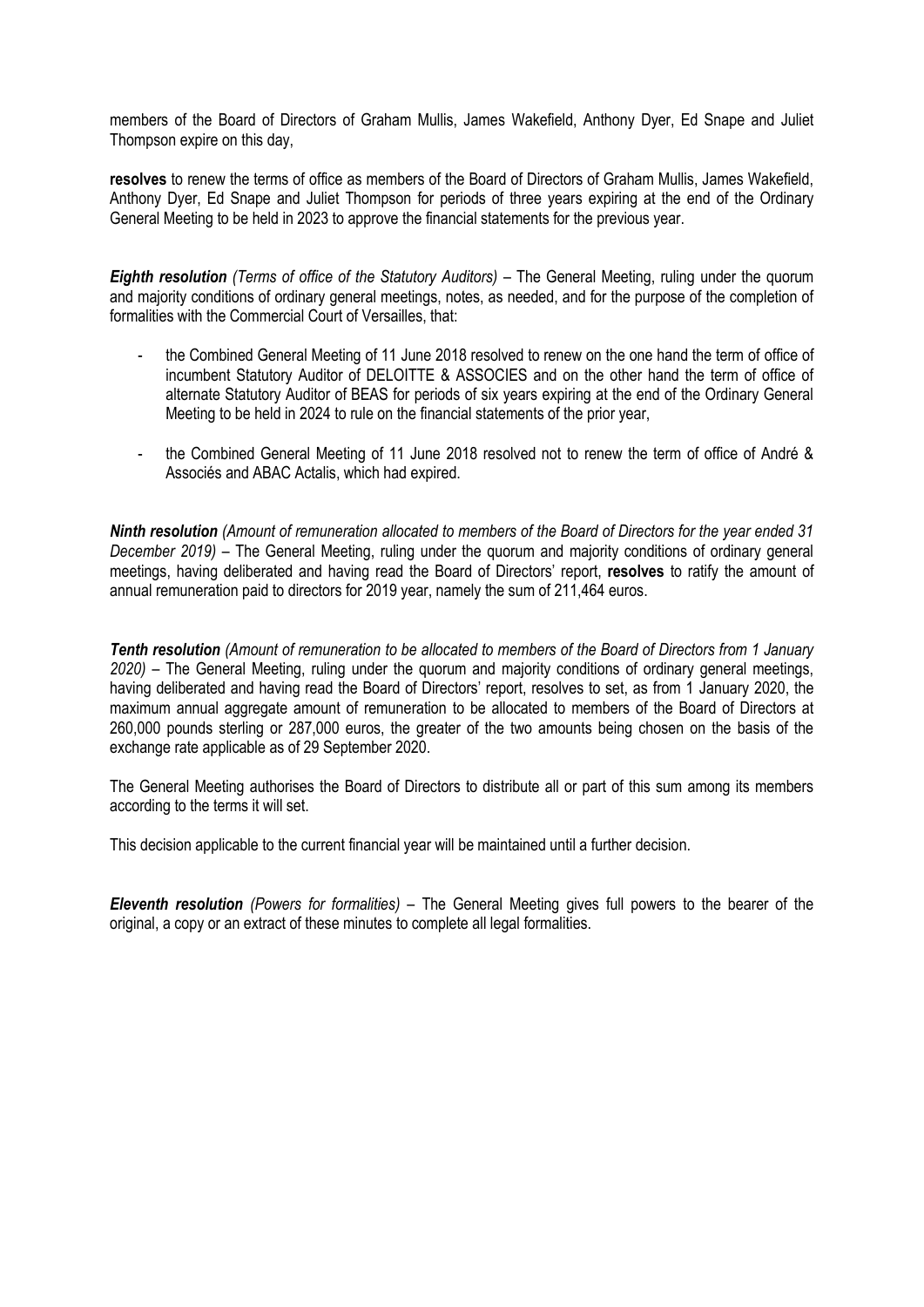#### • **RESOLUTIONS PRESENTED TO THE EXTRAORDINARY GENERAL MEETING**

*Twelfth resolution (Amendment of Article 19 of the Company's Articles of Association)* – The General Meeting, ruling under the quorum and majority conditions of ordinary general meetings, having read the Board of Directors' report,

**resolves** to modify Article 19 of the Company's Articles of Association, "General Meetings", to align it with the latest reforms in company law and notably to allow, in the future, *ordinary and extraordinary general meetings to be held exclusively by videoconference or by other means of telecommunication allowing shareholders to be identified.*

*Consequently, the General Meeting resolves to modify the beginning of Article 19 "General Meetings" as follows:* 

*"General meetings are called and organised in accordance with the conditions required by law.*

*When the company wishes to use electronic telecommunications instead of postal means to send the notice of meeting, it must firstly obtain the consent of the shareholders concerned, who will supply their e-mail address.*

*The meetings will take place at the head office or any other venue specified in the meeting invitation.*

*The right to participate in the meeting is governed by the applicable legal and statutory provisions, and is subject in particular to the shares being registered in the account in the name of the shareholder or the intermediary registered on its behalf on the third working day preceding the meeting at zero hours Paris time, or in the registered share accounts maintained by the Company, or in the bearer share account maintained by the authorised intermediary.*

*If he does not wish to or is unable to personally attend the meeting, the shareholder may choose between one of the following three options:*

- *Issue a proxy in accordance with the conditions authorised by law and by the applicable regulations,*
- *Vote by post,*
- *Vote by electronic means, or*
- *Send a proxy to the company with no indication of the authorised representative, in accordance with the conditions stipulated by law and by the applicable regulations.*

*The Board of Directors may organise, under the conditions provided for by law and the regulations in force:*

- *the participation and voting of certain shareholders in meetings by videoconference or by other means of telecommunication allowing their identification,*
- *the holding of ordinary and extraordinary general meetings exclusively by videoconference or by other means of telecommunication allowing shareholders to be identified,*

*in both cases, the Company shall set up a site exclusively dedicated to such purposes.*

*However, for the extraordinary general meetings referred to in Article L. 225-96 of the French Commercial Code, one or more shareholders representing at least 5% of the share capital may object to the exclusive use of attendance by videoconferencing or by other means of telecommunication allowing shareholders to be identified.*

*This right of opposition is exercised following the completion of formalities for calling meetings, in accordance with the provisions of Article R. 225-61-3 of the French Commercial Code, within seven days from the publication of the meeting notice provided for in Article R. 225-67 or the dispatch of such notice in the forms provided for in Article R. 225-61-2.*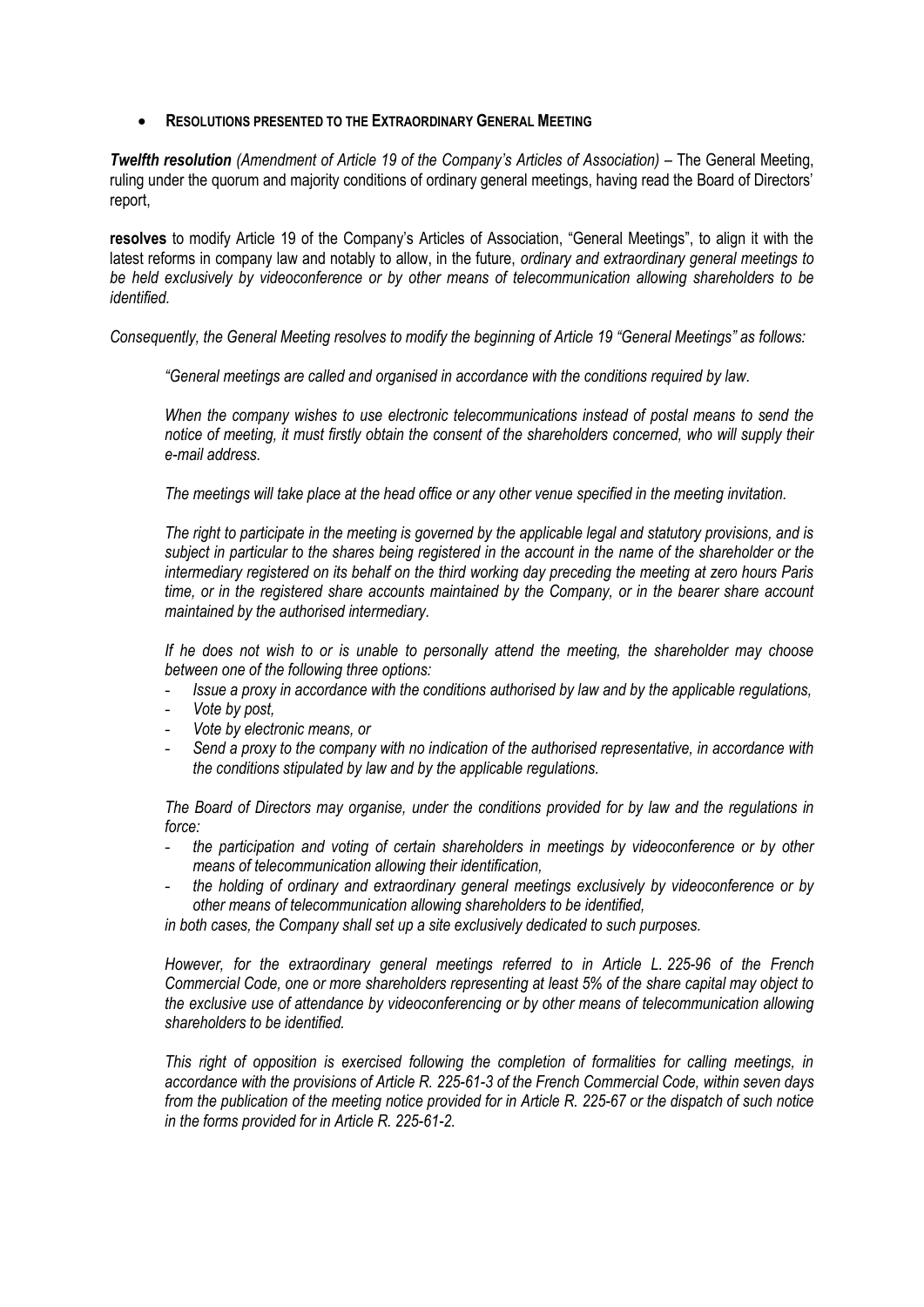*In the event that this right is exercised, the company shall notify shareholders by ordinary letter or by email, no later than forty-eight hours before the meeting is held, that the meeting will not be held exclusively by electronic means.*

*If the Board of Directors decides to exercise one of these options for a given meeting, the said decision by the board will be recorded in the meeting notice and/or invitation. The shareholders participating in meetings held by video-conferencing or by the other telecommunication methods mentioned above as per the board's decision, will be considered as being present when calculating the quorum and majority."*

The rest of Article 19 is unchanged.

*Thirteenth resolution (Delegation of authority granted to the Board of Directors for the purpose of allocating free shares, existing or new, for the benefit of employees of the Company and of related companies and corporate officers)* – The General Meeting, ruling under the quorum and majority conditions of extraordinary general meetings, having read the Board of Directors' report and the Statutory Auditor's special report, ruling within the framework of Articles L. 225-197-1 *et seq*. of the French Commercial Code:

1. delegates to the Board of Directors, with the option of sub-delegation, its powers to allocate, on one or more occasions, existing or new Company shares free of charge to:

- members of the Company's salaried workforce or certain of them;
- members of the salaried workforce of companies of which at least 10% of the capital and voting rights are held, directly or indirectly, by the Company;
- the Chairman of the Board of Directors, the Chief Executive Officer and/or the Deputy Chief Executive Officers of the Company or companies of which at least 10% of the capital and voting rights are held, directly or indirectly, by the Company;

2. resolves that, subject to compliance with the overall ceiling referred to in the fifteenth resolution, if it is adopted, the total number of free shares granted under this delegation may not exceed 3% of the capital as of the date of their allocation, it being specified that in any event, the total number of free shares allocated may not exceed 10% of the share capital as of the date of their allocation;

3. resolves that the free shares granted under this resolution must be acquired by the Company, if applicable, within the framework of the share buyback programme covered by the sixth resolution above or any share buyback programme applicable previously or subsequently.

4. resolves that the allocation of shares to their beneficiaries will be definitive at the end of a vesting period of at least one (1) year;

5. resolves that the allocation period may be shortened in the event of disability of the beneficiary corresponding to classification in the second or third of the categories provided for in Article L. [341-4 of the French Social](https://www.legifrance.gouv.fr/affichCodeArticle.do?cidTexte=LEGITEXT000006073189&idArticle=LEGIARTI000006742597&dateTexte=&categorieLien=cid)  [Security Code;](https://www.legifrance.gouv.fr/affichCodeArticle.do?cidTexte=LEGITEXT000006073189&idArticle=LEGIARTI000006742597&dateTexte=&categorieLien=cid)

6. resolves that a holding period of the shares by the beneficiaries may be established;

7. notes that the shares will nevertheless be freely transferable in the event of disability of the beneficiary corresponding to their classification in the aforementioned categories of the French Social Security Code;

8. notes that the cumulative duration of the vesting period and the holding period will be at least two (2) years;

9. notes that, if the allocation relates to new shares, this authorisation automatically entails, in favour of the beneficiaries of the shares allocated free of charge, the waiver by shareholders of their preferential subscription right;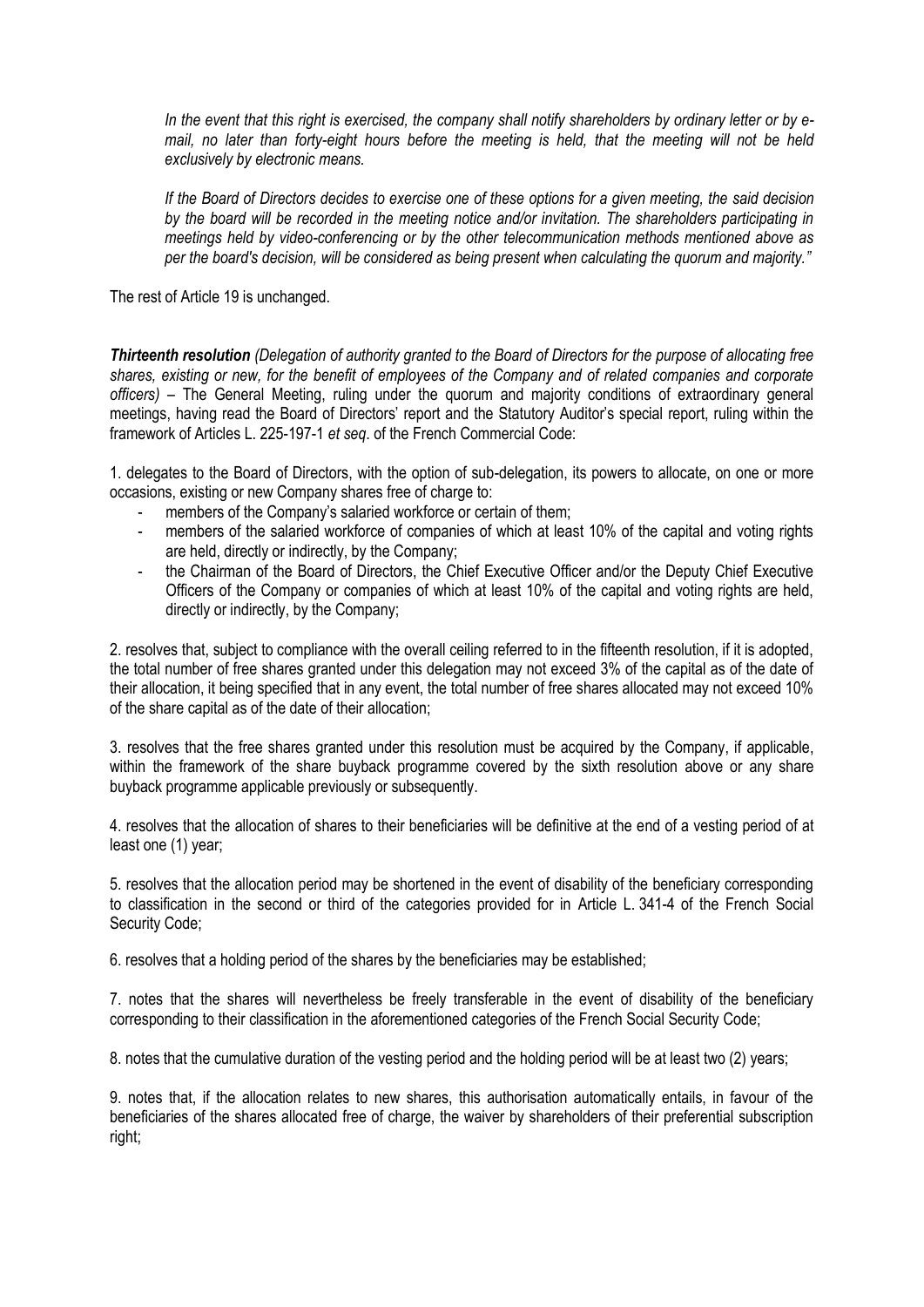10. notes that, for shares allocated to the Chairman of the Board of Directors, the Chief Executive Officer and/or the Deputy Chief Executive Officers, the Board of Directors must either decide that such shares may not be sold by the interested parties before the termination of their office, or set the quantity of such shares that they are required to keep in registered form until the termination of their office;

11. grants, as necessary, all powers to the Board of Directors, with the option of subdelegation under the conditions provided for by law and regulations, to implement this resolution and this authorisation, and in particular to:

- set the conditions and, where applicable, the criteria for the allocation of ordinary shares;
- set, under the prevailing legal conditions and limits, the dates on which free allocations will be made;
- decide on the date, even retroactive, from which newly issued ordinary shares will enjoy dividend rights;
- determine the identity of the beneficiaries, the number of ordinary shares allocated to each of them and the terms governing the allocation of ordinary shares;
- determine whether the free shares are to be new or existing;
- in the event of the allocation of existing shares, perform or cause to be performed all acts and formalities to proceed with the buyback of existing shares;
- in the event of the allocation of new shares, to make the capital increases, determine the nature and amounts of the sums necessary for the payment of said shares, record the completion of the Company's capital increases resulting from the free allocation of new shares and make the corresponding amendments to the Articles of Association;
- set, where appropriate, the conditions under which the number of ordinary shares allocated will be adjusted in order to preserve the rights of beneficiaries, depending on any transactions bearing on the Company's capital, it being specified that the shares allocated pursuant to such adjustments will be deemed granted on the same day as the shares initially granted; and
- more generally, enter into all agreements, draw up all documents, carry out all formalities and make all declarations to all organisations and do whatever is otherwise necessary;

11. notes that a special report must inform the General Meeting each year of transactions carried out under the provisions of Articles L 225-197-1 to L. 225-197-3 of the French Commercial Code, in accordance with Article L. 225-197-4 of the French Commercial Code;

12, sets the duration of this authorisation at thirty-eight (38) months from this date; and

13. notes that this authorisation cancels any previous authorisation with the same purpose.

*Fourteenth resolution (Delegation of authority granted to the Board of Directors for the purpose of granting options to subscribe for and/or purchase shares of the Company, to corporate officers and employees of the Company or of companies in the group, involving the waiver by shareholders of their preferential subscription right to shares issued following the exercise of subscription options)* – The General Meeting, ruling under the quorum and majority conditions of extraordinary general meetings, having deliberated and having read the Board of Directors' report and the Statutory Auditor's special report, in accordance with the provisions of Articles L. 225- 177 *et seq*. of the French Commercial Code,

1. delegates to the Board of Directors, with the option of sub-delegation, its powers to grant, on one or more occasions, options to subscribe for or purchase shares of the Company, for the benefit of employees or corporate officers of the Company or French or foreign companies or groups linked to it within the meaning of Article L. 225- 180 of the French Commercial Code or certain categories of them.

2. resolves that, subject to compliance with the overall limit referred to in the fifteenth resolution, if it is adopted, the total number of options that may be granted under this resolution may not give the right to subscribe for or purchase a total number of shares representing more than 3% of the share capital on the date of the decision of their allocation by the Board of Directors, it being specified that in any event, (i) the total number of subscription options not yet exercised may not give the right to subscribe for a number of shares exceeding one-third of the share capital in accordance with Articles L. 225-182 and R. 225-143 of the French Commercial Code and that (ii)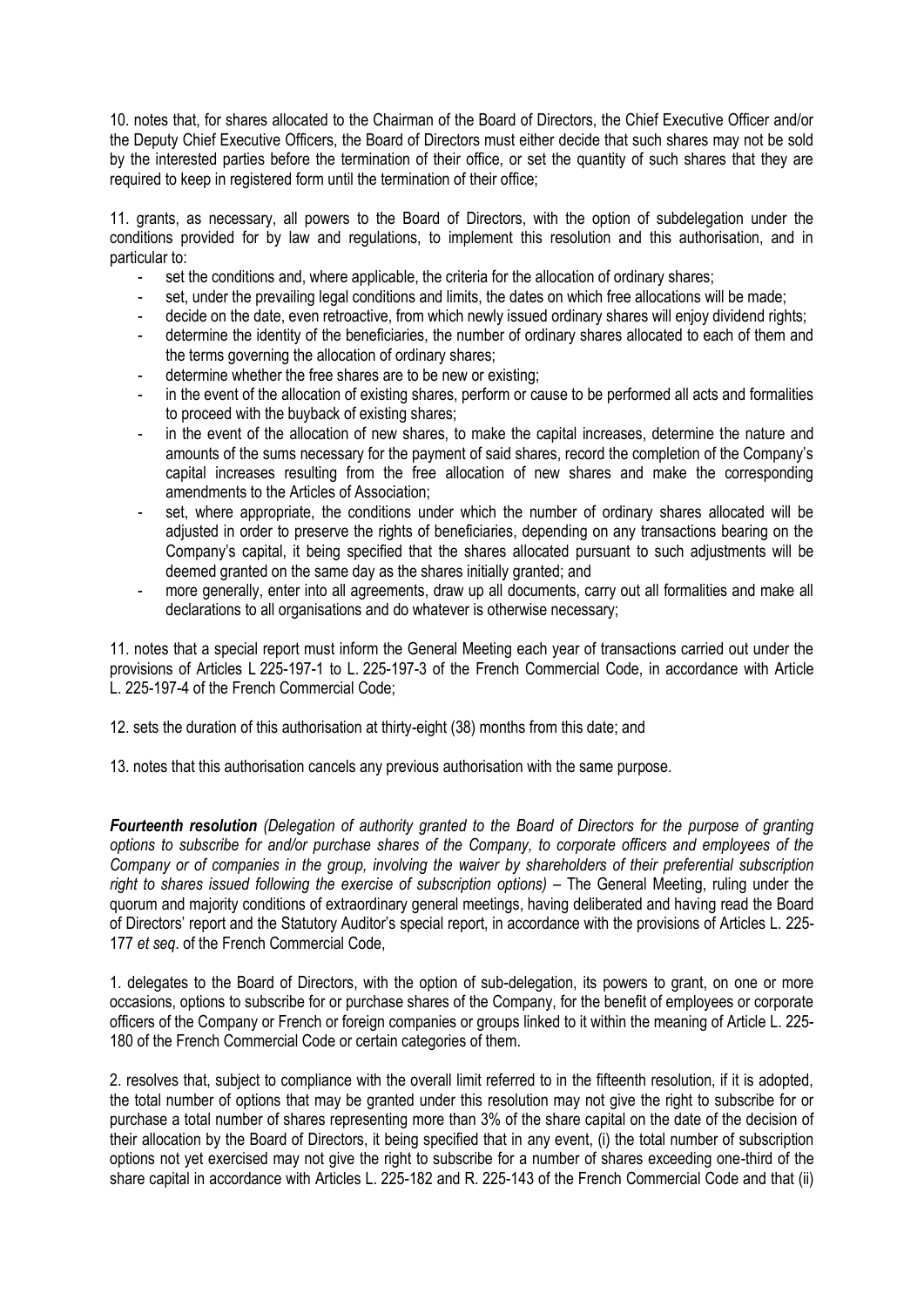in the case of shares previously held by the company, the limit of 10% of the total of its own shares that a company is entitled to own in accordance with Article L. 225-210 of the Commercial Code applies indirectly.

3. resolves that the shares that may be obtained by exercising the stock options granted under this resolution must be acquired by the Company, if applicable, within the framework of the share buyback programme covered by the sixth resolution above pursuant to Article L. 225-209 of the French Commercial Code or any share buyback programme applicable previously or subsequently.

4. notes that this authorisation automatically entails, for the benefit of the beneficiaries of stock options, the waiver by shareholders of their preferential subscription right to ordinary shares be issued on the basis of this authorisation.

5. resolves that the exercise price of the options granted under this resolution will be set by the Board of Directors under the conditions laid down in Article L. 225-177 of the French Commercial Code.

6. resolves that the options allocated must be exercised within a maximum period of 10 years from the date of their allocation by the Board of Directors.

7. grants, as necessary, all powers to the Board of Directors, with the option of subdelegation under the conditions provided for by law and regulations, to implement this resolution and this authorisation, and in particular to:

- set, under the legal conditions and limits, the dates on which the options are granted;
- determine the list of beneficiaries of options, the number of options allocated to each of them, the terms of the allocation and exercise of options;
- set the conditions for exercising the options and in particular limiting, restricting or prohibiting (a) the exercise of the options (in particular, where applicable, providing for presence or performance conditions to be met) or (b) the sale of the shares obtained by exercising options during certain periods or as from the date of certain events; such decision (i) relating to either all or part of the options and (ii) concerning either all or part of the beneficiaries;
- set the conditions under which the price and/or the number of shares to be subscribed for or purchased will be adjusted in the cases provided for by law; and
- in the event options to subscribe are granted, to make the capital increases, determine the nature and amounts of the sums necessary for the payment of said shares, record the completion of the Company's capital increases resulting from the exercise of such stock options and make the corresponding amendments to the Articles of Association;
- more generally, enter into all agreements, draw up all documents, record all capital increases following the exercise of options, modify the Articles of Association accordingly, if necessary, carry out all formalities and all declarations to all bodies and do whatever is otherwise necessary.

8. notes that a special report must inform the General Meeting each year of transactions carried out under the provisions of this resolution,

9. sets the duration of this authorisation at thirty-eight (38) months from this date; and

10. notes that this authorisation cancels any previous authorisation with the same purpose.

*Fifteenth resolution (Overall limit on delegations relating to free shares and subscription or purchase options)* – The General Meeting, ruling under the quorum and majority conditions of extraordinary general meetings, having deliberated, resolves that the total amount of the capital increases that may be carried out immediately and/or in the future by virtue of the thirteenth and fourteenth resolutions of this Meeting may not exceed 3% of the capital on the date of allocation of the free shares or of the stock options, as the case may be.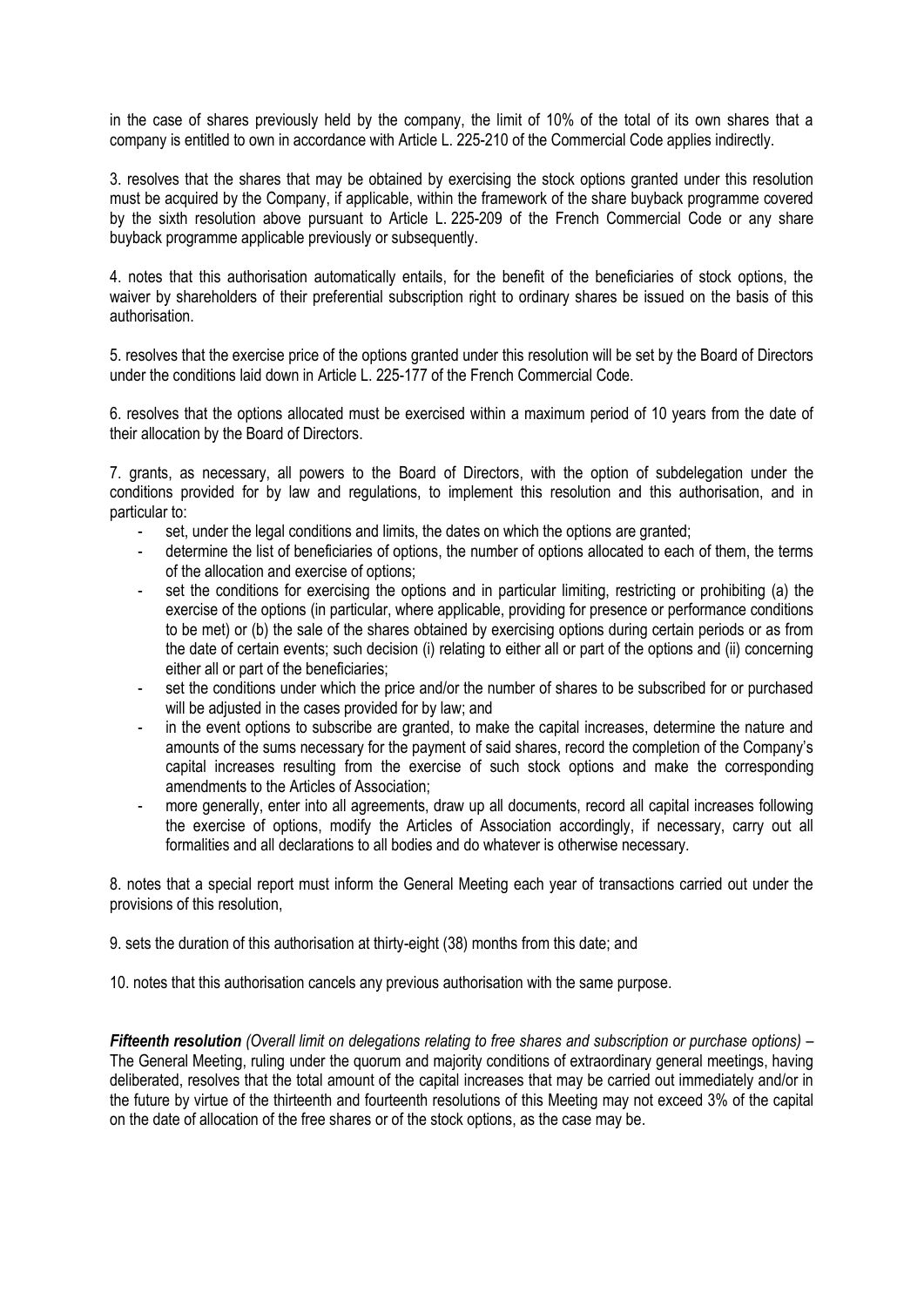*Sixteenth resolution (Delegation of authority to the Board of Directors for the purpose of issuing ordinary shares of the Company and/or transferable securities giving access to the share capital of the Company, with cancellation of shareholders' preferential subscription rights in favour of specific categories of persons) –* The General Meeting, ruling under the quorum and majority conditions of extraordinary general meetings, having deliberated and having read the Board of Directors' report and the Statutory Auditor's special report, in accordance with Articles L. 225-129 to L. 225-129-6, L. 225-135, L. 225-138, L. 228-91 *et seq*. of the French Commercial Code,

1. Delegates to the Board of Directors, with the power to sub-delegate, its power to decide to issue, without preferential subscription rights, on one or more occasions, in the proportions and at the times of its choosing, both in France and internationally, ordinary shares or any other transferable securities giving access to the capital of the Company, said transferable securities being able to be issued in euros, in foreign currency or in any monetary unit established by reference to several currencies, said shares conferring the same rights as existing shares, subject to the date of their dividend rights;

2. Resolves that the Board of Directors may set the rights to the shares and/or securities giving access to the capital of the Company; however, it resolves that any issue of preference shares and securities giving access to preference shares is expressly excluded;

3. Resolves that the nominal amount of the capital increases that may be carried out by virtue of this delegation, immediately or in the future, may not exceed a total nominal amount of 941,683.31 euros, or its equivalent in foreign currency, it being specified that this amount will be deducted from the overall nominal ceiling of 1,082,935.80 euros provided for in the twenty-first resolution and that this amount does not take into account the adjustments that may be made in accordance with the applicable legal and regulatory provisions and, where applicable, the contractual stipulations providing for other cases of adjustment, to preserve the rights of the holders of transferable securities or other rights giving access to the capital;

4. Resolves to cancel shareholders' preferential subscription rights to the securities that are the subject of this resolution and to reserve shares and other securities issued pursuant to this resolution for the benefit of categories of beneficiaries having one of the following characteristics, namely:

Natural persons, corporations or French or foreign investment funds investing primarily, or having invested more than 2.5 million euros during the 36 months preceding the issue in question, in the life sciences or technologies sectors,

and/or

Strategic or financial partners of the Company, located in France or internationally, having concluded or being in the process of concluding one or more commercial (development, co-development, distribution, manufacturing, etc.) or financing partnerships or agreements with the Company (or a subsidiary) and/or one or more companies that such partners control, that control such partners or that are controlled by the same person(s) as such partners, directly or indirectly, within the meaning of Article L. 233-3 of the French Commercial Code,

#### and/or

Any credit institution, investment service provider or member of an investment banking syndicate or any company or any investment fund undertaking to underwrite the completion of the capital increase or any issue that may result ultimately in a capital increase that may be carried out by virtue of this delegation in the context of the establishment of a line of equity financing.

5. Takes note that if subscriptions are not sufficient to cover the entire issue of shares or securities, the Board of Directors may limit the amount of the transaction to the amount of subscriptions received;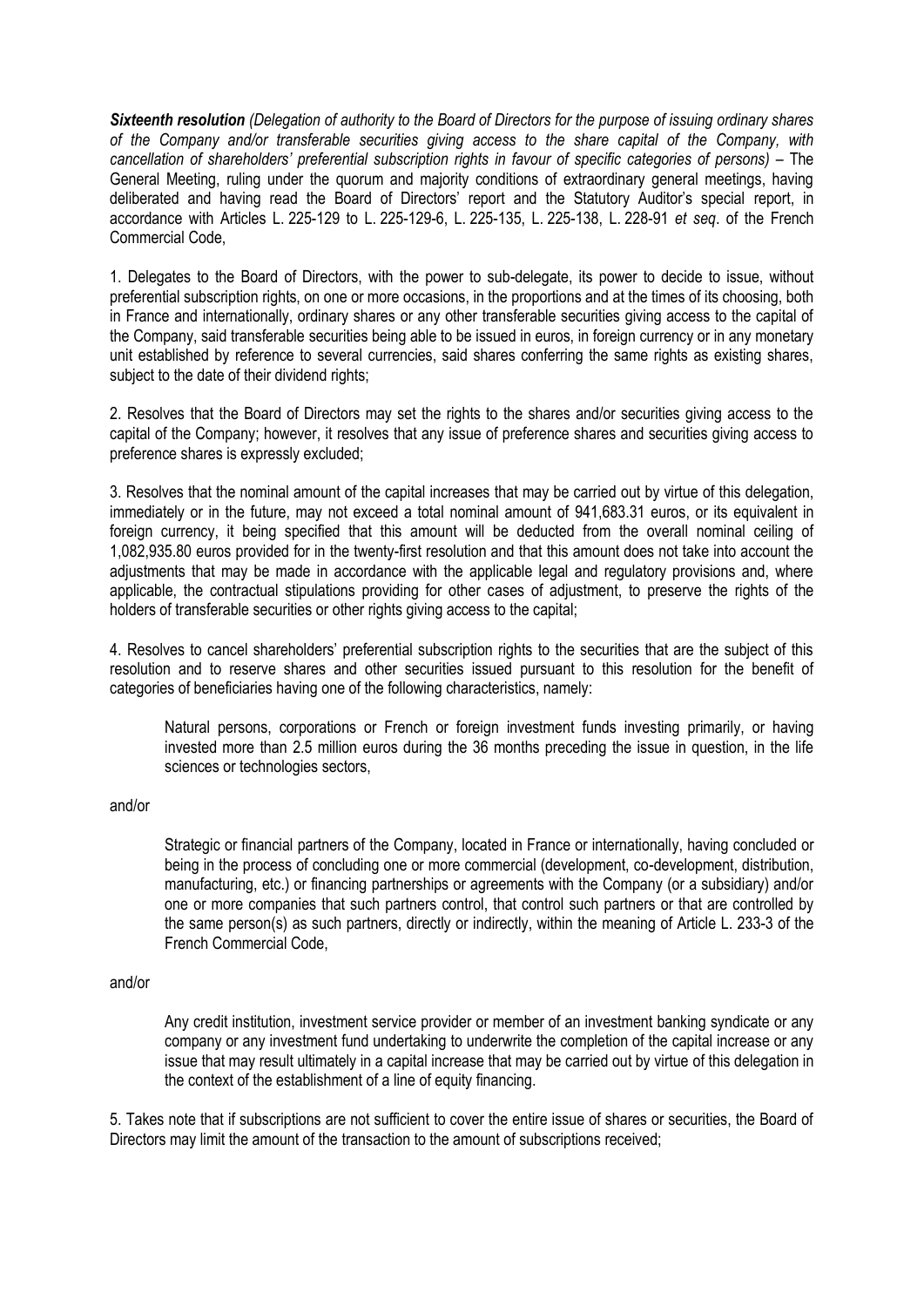6. Notes that this delegation automatically entails the waiver by shareholders of their preferential subscription right to shares or securities giving access to the capital to which these securities entitle holders immediately or in the future in favour of holders of securities issued pursuant to this resolution and giving access to the capital of the Company;

7. Resolves that the issue price of the shares issued pursuant to this delegation must be at least equal to the volume-weighted average share price chosen from a period comprising between five and thirty consecutive trading sessions among the thirty trading sessions preceding the setting of the issue price, possibly reduced by a maximum discount of 20%, after adjustment of this amount as needed to take into account the difference in dividend rights;

8. Resolves that the issue price of the securities giving access to the capital must be such that the sum received immediately by the Company, plus, where applicable, that likely to be received subsequently by it, for each share issued as a result of the issue of these other securities, is at least equal to the issue price defined in the paragraph above;

9. Resolves that the Board of Directors shall have all powers to implement this delegation of authority and, in particular, to:

- decide to issue securities, set the terms and conditions of transactions, determine the form and characteristics of the securities to be issued and set the subscription conditions, the terms of their payment, the date from which they carry dividend rights (which may be retroactive), the terms pursuant to which the securities issued on the basis of this delegation will give access to ordinary shares of the Company;
- suspend, where necessary, the exercise of the rights attached to such securities for a maximum period of three (3) months;
- draw up the list of the beneficiary or beneficiaries of the cancellation of the preferential subscription right within the categories defined in paragraph 4 of this resolution as well as the number of shares or securities allocated to each of them;
- charge the amount relating to these capital increases to "share premiums" and draw from the same account, if it deems it appropriate, the sums required to bring the legal reserve to one-tenth of the new share capital after each issue;
- note the completion of the capital increase, make the corresponding modification of the Articles of Association and perform, directly or through an agent, all operations and formalities related to the capital increases carried out pursuant to this authorisation;
- take all measures and perform all the requisite formalities for the admission of the securities thus issued to trading on Euronext Growth Paris and any other market on which the Company's shares may then be listed,

10. Takes note of the fact that, in the event that the Board of Directors uses the delegation of authority conferred on it in this resolution, the Board of Directors, in accordance with the legal and regulatory provisions, will report on the use made of the authorisations granted in this resolution to the next Ordinary General Meeting; and

11. The delegation thus granted to the Board of Directors is valid for a period of 18 months from the date of this meeting.

*Seventeenth resolution (Delegation of authority granted to the Board of Directors for the purpose of increasing the share capital by issuing ordinary shares or securities giving access to ordinary shares to be issued by the Company immediately or in the future in consideration for contributions in kind within the limit of 10% of the share*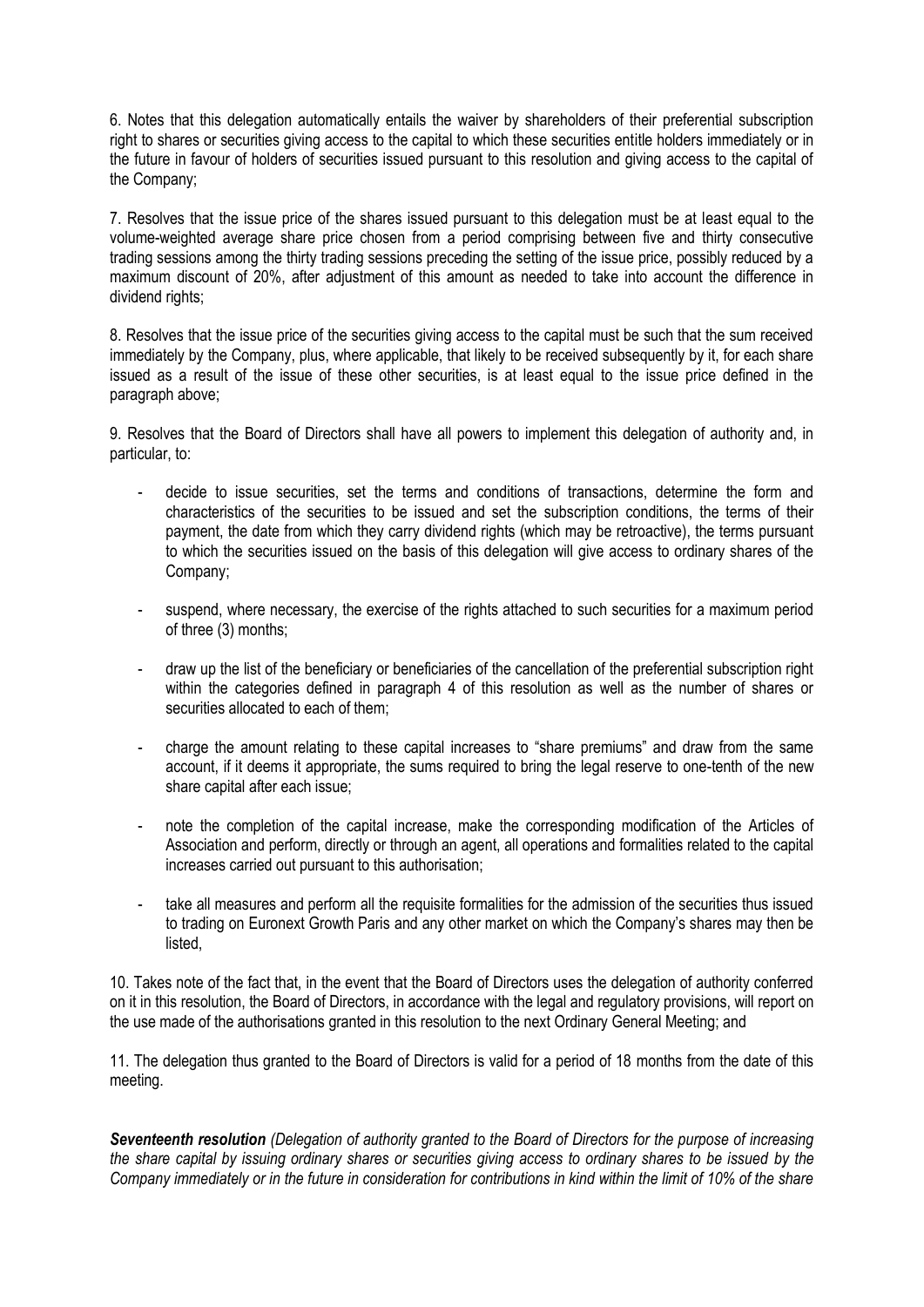*capital, except in the case of a public exchange offer initiated by the Company)* – The General Meeting, ruling under the quorum and majority conditions of extraordinary general meetings, having deliberated and having read the Board of Directors' report and the Statutory Auditor's special report, in accordance with the provisions of Articles L. 225-129 *et seq*. of the French Commercial Code, and in particular Articles L. 225-129-2 and L. 225- 147, and the provisions of Articles L. 228-91 *et seq*. of the French Commercial Code,

1. Delegates to the Board of Directors, with the option of subdelegation under the conditions provided for by law, its power to decide, on the report of the contribution auditor(s), on one or more occasions, to issue, in France and/or internationally, in euros or in foreign currency, or in any other monetary unit established by reference to several currencies, ordinary shares of the Company and/or securities giving access by any means, immediately and/or in the future, to ordinary shares to be issued by the Company, in a maximum amount of 10% of the share capital (as it exists on the date of the transaction), in order to remunerate contributions in kind granted to the Company and comprising equity securities or securities giving access to the capital, when the provisions of Article L. 225-148 of the French Commercial Code are not applicable.

2. Resolves that the Board of Directors may set the rights to the shares and/or securities giving access to the capital of the Company; however, it resolves that any issue of preference shares and securities giving access to preference shares is expressly excluded;

3. Resolves that the nominal amount of the capital increases that may be carried out by virtue of this delegation, immediately or in the future, (i) may not exceed 10% of the Company's capital (as it exists on the date of the transaction) and (ii) may not exceed a total nominal amount of 941,683.31 euros, or its equivalent in foreign currency, it being specified that this amount will be deducted from the overall nominal ceiling of 1,082,935.80 euros provided for in the twenty-first resolution and that this amount does not take into account the adjustments that may be made in accordance with the applicable legal and regulatory provisions and, where applicable, the contractual stipulations providing for other cases of adjustment, to preserve the rights of the holders of transferable securities or other rights giving access to the capital;

4. Acknowledges the absence of preferential subscription rights for shareholders to the shares or marketable securities thus issued and that this delegation thus entails the waiver by shareholders of their preferential subscription right to the Company's shares to which the transferable securities that would be issued on the basis of this delegation may entitle them.

5. Resolves that the Board of Directors shall have all powers, with the power to sub-delegate under the conditions provided by law, to implement this resolution and, in particular, to:

- rule, on the report of the contribution auditor(s) mentioned in the 1st and 2nd paragraphs of Article L. 225-147 of the French Commercial Code, on the valuation of the contributions and the granting of any special advantages;
- draw up the list of equity securities or securities tendered for exchange, set the exchange ratio and, where applicable, the amount of the cash balance to be paid;
- determine the dates and terms of issue, in particular the price and the possibly retroactive date of dividend rights, of the new shares and/or, where applicable, of the securities giving immediate and/or deferred access to the Company's shares;
- charge, where applicable, the costs of capital increases to the amount of contribution premiums relating to such contributions and, if it deems it appropriate, deduct from this amount the sums necessary to bring the allocation of the legal reserve to one-tenth of the new share capital after each issue;
- take all necessary measures intended to protect the rights of holders of securities or other rights giving access to the capital, in accordance with legal and regulatory provisions and, where applicable, contractual provisions providing for other cases of adjustment;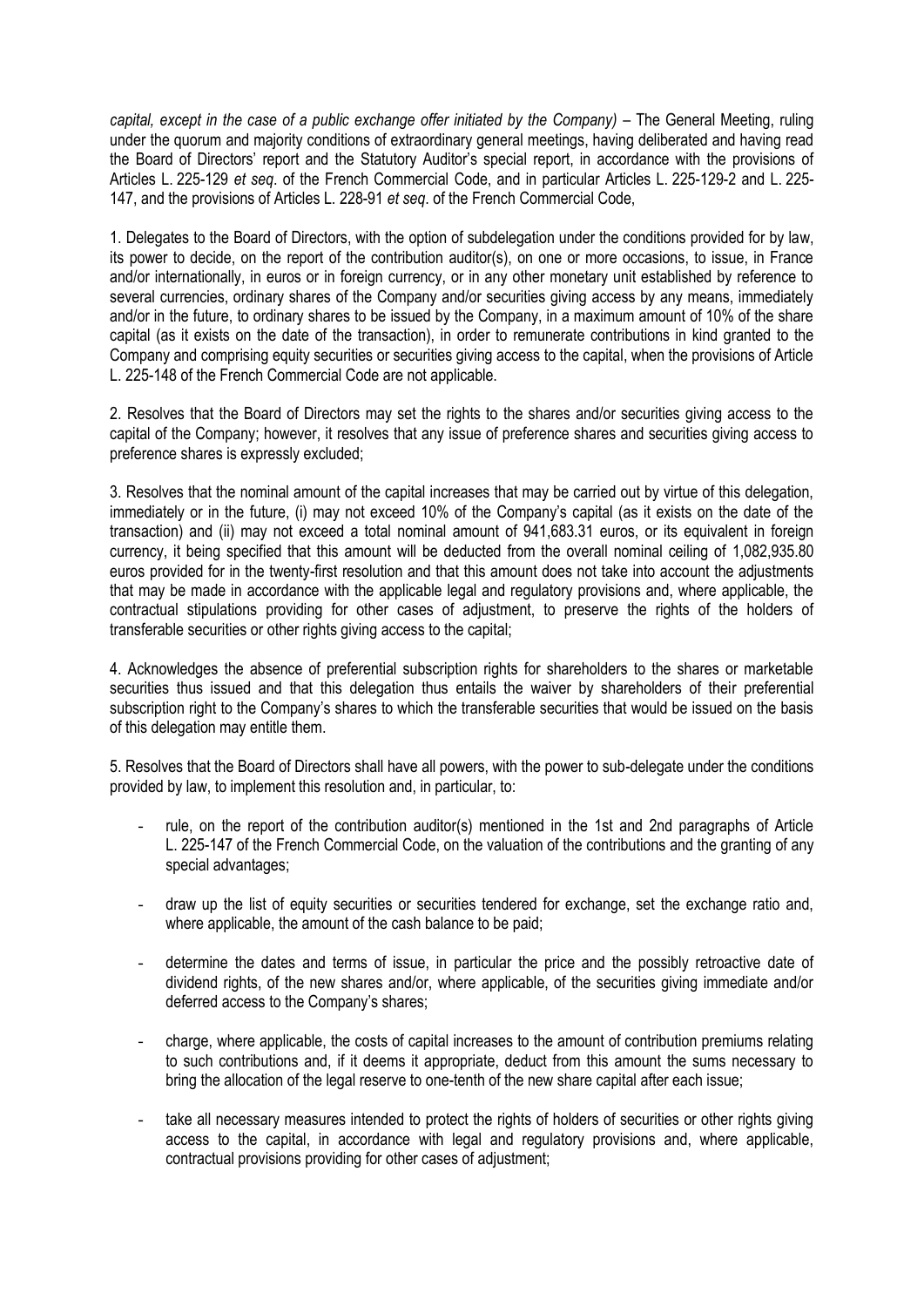- note the completion of the capital increase, make the corresponding modification of the Articles of Association and perform, directly or through an agent, all operations and formalities related to the capital increases carried out pursuant to this authorisation;
- take all measures and perform all the requisite formalities for the admission of the securities thus issued to trading on Euronext Growth Paris and any other market on which the Company's shares may then be listed,

6. Resolves that this delegation is granted for a period of 26 months, and terminates, with immediate effect, any previous delegation with the same purpose.

7. The Board of Directors may, within the limits it has set beforehand, subdelegate the power conferred on it under this resolution.

8. Each year, the Board of Directors will inform the General Meeting of the transactions carried out under this resolution.

*Eighteenth resolution (Delegation of authority to the Board of Directors for the purpose of issuing ordinary shares and/or transferable securities giving immediate and/or deferred access to the capital of the Company, with cancellation of shareholders' preferential subscription rights and public offerings)* – The General Meeting, ruling under the quorum and majority conditions of extraordinary general meetings, having deliberated and having read the Board of Directors' report and the Statutory Auditor's special report, in accordance with the provisions of Articles L. 225-129, L. 225-129-2, L. 225-129-4, L. 225-135, L. 225-136 and L. 228-91 *et seq*. of the French Commercial Code:

1. Delegates to the Board of Directors, with the power to sub-delegate, its power to decide to issue, without preferential subscription rights, by way of a public offering, on one or more occasions, in the proportions and at the times of its choosing, both in France and internationally, ordinary shares of the Company or equity securities giving access to other equity securities or entitling holders to the allocation of debt securities, and/or transferable securities (notably including all debt securities) giving access to equity securities of the Company, said transferable securities being able to be issued in euros, in foreign currency or in any monetary unit established by reference to several currencies, said shares conferring the same rights as existing shares, subject to the date of their dividend rights;

2. Resolves that issues that may be performed pursuant to this resolution may be carried out by way of public offerings;

3. Resolves that the nominal amount of the capital increases that may be carried out by virtue of this delegation of authority, immediately or in the future, may not exceed a total nominal amount of 941,683.31 euros, it being specified that this amount will be deducted from the overall nominal ceiling of 1,082,935.80 euros provided for in the twenty-first resolution of this Meting and that this amount does not take into account the adjustments that may be made in accordance with the applicable legal and regulatory provisions and, where applicable, the contractual stipulations providing for other cases of adjustment, to preserve the rights of the holders of transferable securities or other rights giving access to the capital:

4. Resolves to cancel shareholders' preferential subscription rights to the securities to be issued by the Company by virtue of this delegation of authority;

5. Takes note that if subscriptions are not sufficient to cover the entire issue of shares or securities, the Board of Directors may limit the amount of the transaction to the amount of subscriptions received;

6. Notes that this delegation automatically entails the waiver by shareholders of their preferential subscription right to shares or securities giving access to the capital to which these securities entitle holders immediately or in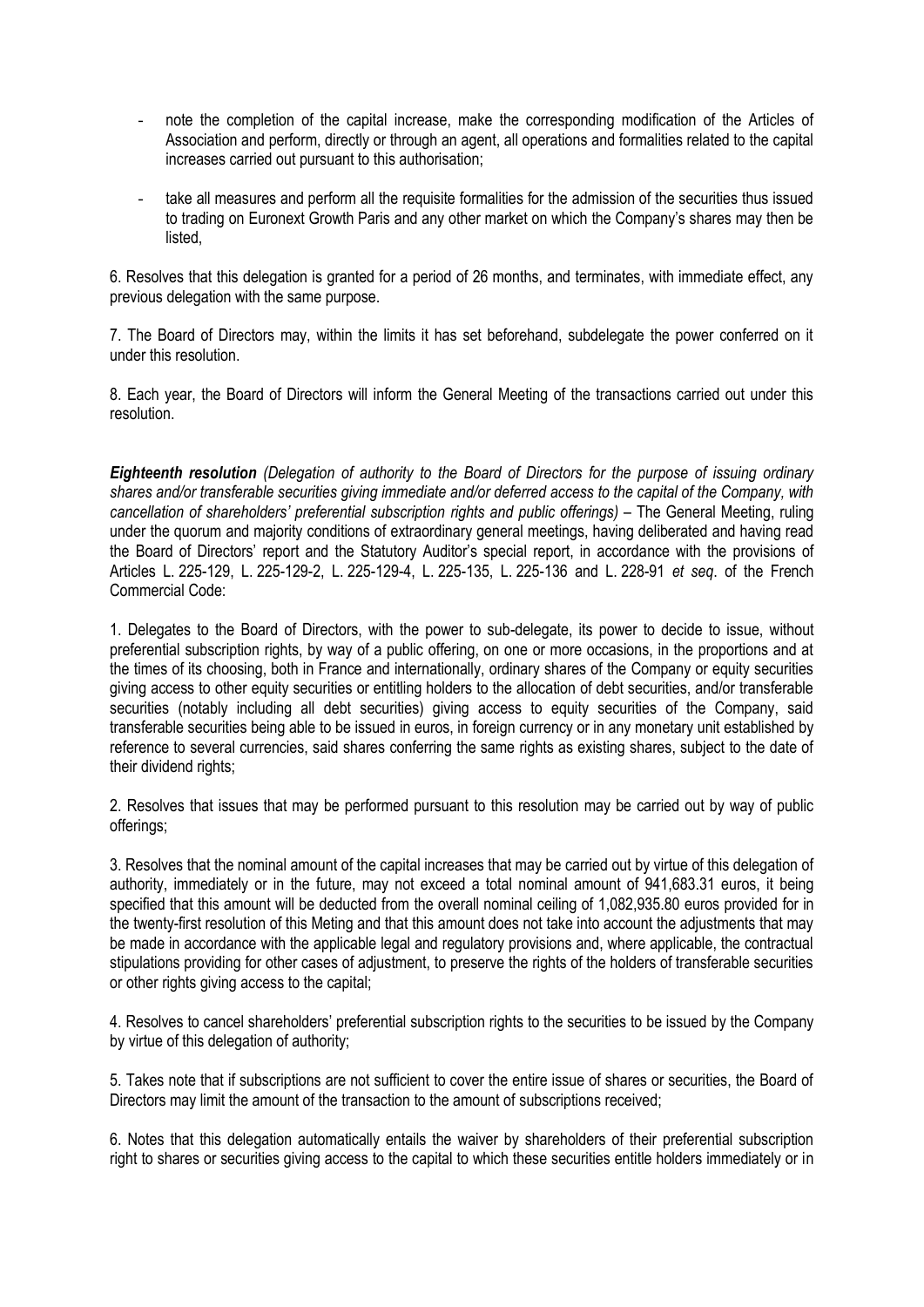the future in favour of holders of securities issued pursuant to this resolution and giving access to the capital of the Company;

7. Resolves that the issue price of the shares issued pursuant to this delegation must be at least equal to the volume-weighted average share price chosen from a period comprising between five and thirty consecutive trading sessions among the thirty trading sessions preceding the setting of the issue price, possibly reduced by a maximum discount of 20%, after adjustment of this amount as needed to take into account the difference in dividend rights:

8. Resolves that the issue price of the securities giving access to the capital must be such that the sum received immediately by the Company, plus, where applicable, that likely to be received subsequently by it, for each share issued as a result of the issue of these other securities, is at least equal to the issue price defined in the paragraph above;

9. Resolves that the Board of Directors shall have all powers to implement this delegation of authority and, in particular, to:

- decide to issue securities, set the terms and conditions of transactions, determine the form and characteristics of the securities to be issued and set the subscription conditions, the terms of their payment, the date from which they carry dividend rights (which may be retroactive), the terms pursuant to which the securities issued on the basis of this delegation will give access to ordinary shares of the Company;
- suspend, where necessary, the exercise of the rights attached to such securities for a maximum period of three (3) months;
- charge the amount relating to these capital increases to "share premiums" and draw from the same account, if it deems it appropriate, the sums required to bring the legal reserve to one-tenth of the new share capital after each issue;
- note the completion of the capital increase, make the corresponding modification of the Articles of Association and perform, directly or through an agent, all operations and formalities related to the capital increases carried out pursuant to this authorisation;
- subsequently ensure the preservation of the rights of holders of transferable securities giving deferred access to the capital of the Company issued pursuant to this delegation, in accordance with legal and regulatory provisions and, where applicable, the applicable contractual stipulations;
- take all measures and perform all the requisite formalities for the admission of the securities thus issued to trading on Euronext Growth Paris and any other market on which the Company's shares may then be listed,

10. Takes note of the fact that, in the event that the Board of Directors uses the delegation of authority conferred on it in this resolution, the Board of Directors, in accordance with the legal and regulatory provisions, will report on the use made of the authorisations granted in this resolution to the next Ordinary General Meeting;

11. The delegation granted to the Board of Directors pursuant to this resolution is valid for a period of 18 months from the date of this Meeting.

*Nineteenth resolution (Delegation of authority to the Board of Directors for the purpose of issuing ordinary shares of the Company and/or transferable securities giving access to the share capital of the Company, with preferential subscription rights)* – The General Meeting, ruling under the quorum and majority conditions of extraordinary general meetings, having deliberated and having read the Board of Directors' report and the Statutory Auditor's special report: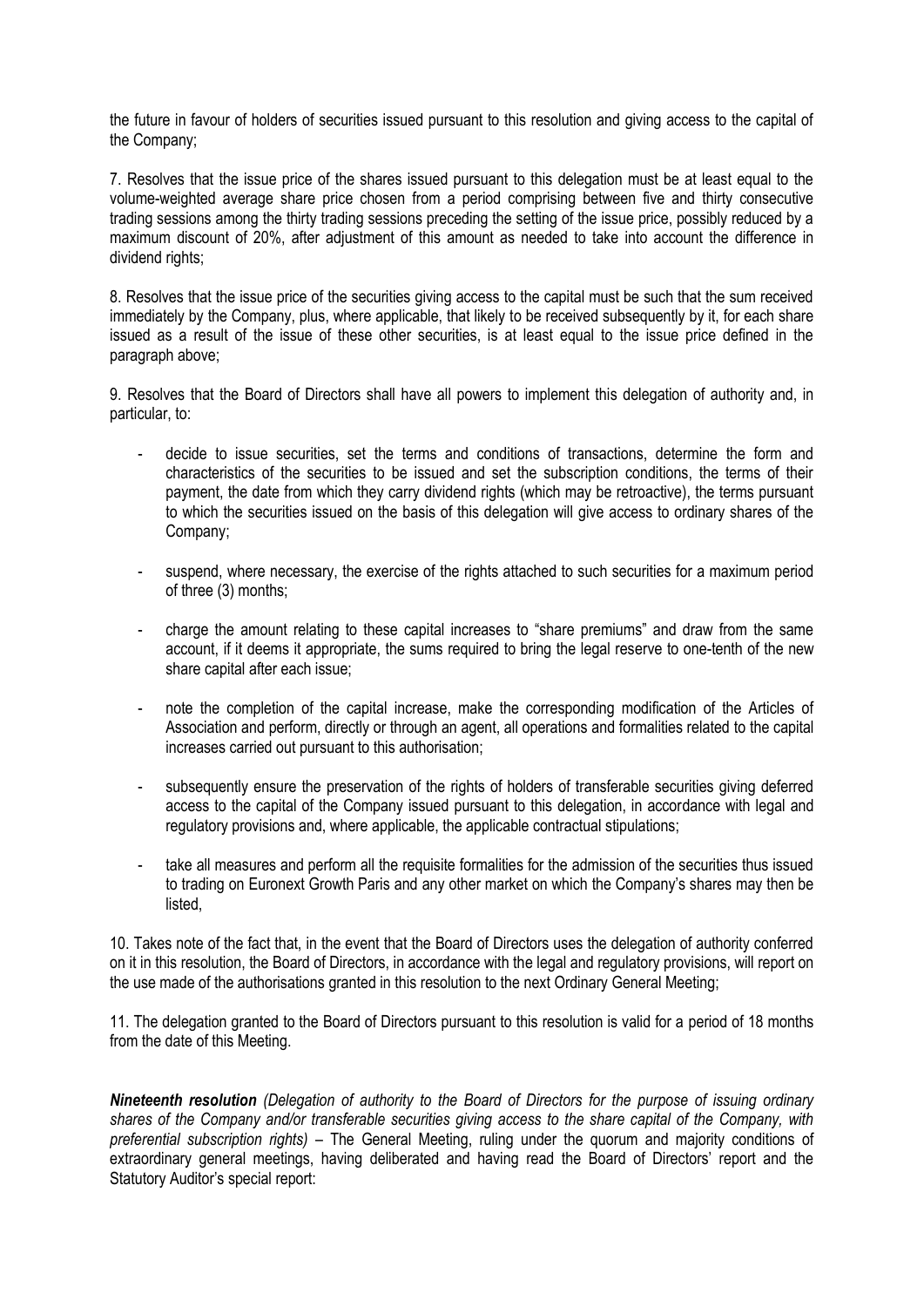1. Delegates to the Board of Directors, with the power to sub-delegate, its power to decide to issue, with preferential subscription rights, on one or more occasions, in the proportions and at the times of its choosing, both in France and internationally, ordinary shares or any other transferable securities giving access to the capital of the Company, to be subscribed for in cash, said shares conferring the same rights as existing shares, subject to the date of their dividend rights;

2. Resolves that the Board of Directors may set the rights to the shares and/or securities giving access to the capital of the Company; however, it resolves that any issue of preference shares and securities giving access to preference shares is expressly excluded;

3. Resolves that the nominal amount of the capital increases that may be carried out by virtue of this delegation of authority, immediately or in the future, may not exceed a total nominal amount of 941,683.31 euros, it being specified that this amount will be deducted from the overall nominal ceiling of 1,082,935.80 euros provided for in the twenty-first resolution of this Meting and that this amount does not take into account the adjustments that may be made in accordance with the applicable legal and regulatory provisions and, where applicable, to the contractual stipulations providing for other cases of adjustment, to preserve the rights of the holders of transferable securities or other rights giving access to the capital;

4. Notes that this delegation automatically entails the waiver by shareholders of their preferential subscription right to shares or securities giving access to the capital to which these securities entitle holders immediately or in the future in favour of holders of securities issued pursuant to this resolution and giving access to the capital of the Company;

5. Resolves that the issue price of the shares issued pursuant to this delegation must be at least equal to the volume-weighted average share price chosen from a period comprising between five and thirty consecutive trading sessions among the thirty trading sessions preceding the setting of the issue price, possibly reduced by a maximum discount of 20%, after adjustment of this amount as needed to take into account the difference in dividend rights;

6. Resolves that shareholders may exercise, under the conditions provided by law, their preferential subscription right on an irreducible basis. In addition, the Board of Directors shall have the power to confer on shareholders the right to subscribe on a reducible basis for a greater number of securities than they are able to subscribe for on an irreducible basis, in proportion to the subscription rights available to them and, in any event, within the limit of their demand; if subscriptions on an irreducible basis and, where applicable, on a reducible basis, are not sufficient to cover the entire issue of shares as defined above, the Board of Directors may use, in the order it deems appropriate, one and/or other of the options offered by Article L. 225-134 of the French Commercial Code;

7. Resolves that the Board of Directors shall have all powers, with the power to sub-delegate under the conditions provided by law, to implement this delegation of authority and, in particular, to:

- decide to issue securities, set the terms and conditions of transactions, determine the form and characteristics of the securities to be issued and set the subscription conditions, the terms of their payment, the date from which they carry dividend rights (which may be retroactive), the terms pursuant to which the securities issued on the basis of this delegation will give access to ordinary shares of the Company;
- suspend, where necessary, the exercise of the rights attached to such securities for a maximum period of three (3) months;
- charge the amount relating to these capital increases to "share premiums" and draw from the same account, if it deems it appropriate, the sums required to bring the legal reserve to one-tenth of the new share capital after each issue;
- note the completion of the capital increase, make the corresponding modification of the Articles of Association and perform, directly or through an agent, all operations and formalities related to the capital increases carried out pursuant to this authorisation;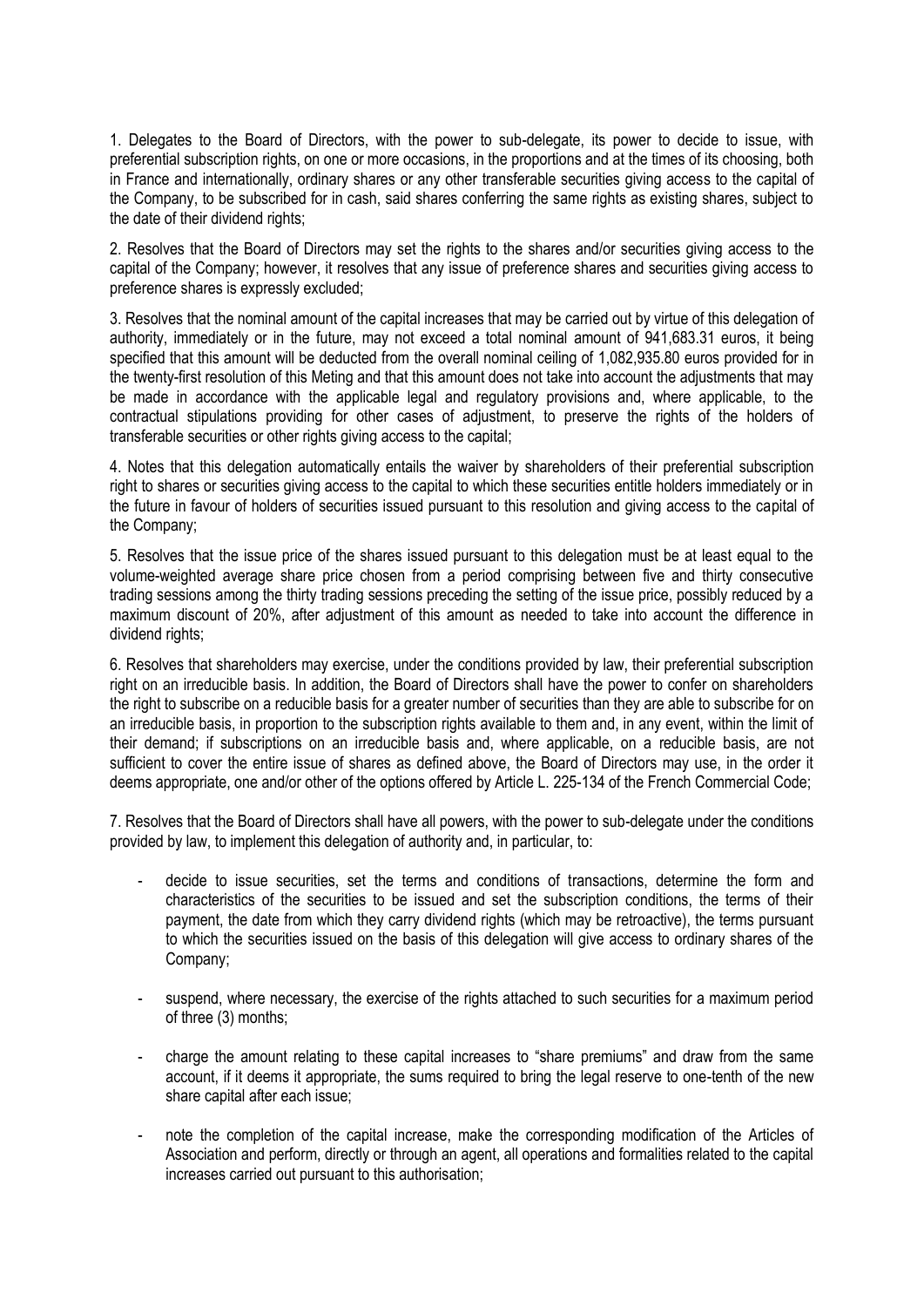- subsequently ensure the preservation of the rights of holders of transferable securities giving deferred access to the capital of the Company issued pursuant to this delegation, in accordance with legal and regulatory provisions and, where applicable, the applicable contractual stipulations;
- take all measures and perform all the requisite formalities for the admission of the securities thus issued to trading on Euronext Growth Paris and any other market on which the Company's shares may then be listed,
- in addition, the Board of Directors may generally take all necessary measures and conclude all agreements to achieve the successful completion of the prospective issue, complete all formalities required for the admission of the issued shares to trading on Euronext Growth or any other market;

8. Takes note of the fact that, in the event that the Board of Directors uses the delegation of authority conferred on it in this resolution, it will report to the first ordinary General Meeting held after implementation of said delegation of authority, in accordance with the legal and regulatory provisions, on the use made of this delegation;

9. This delegation of authority is granted for a period of 26 months from the date of this Meeting.

*Twentieth resolution (Authorisation to the Board of Directors, in the event of a capital increase, with or without*  shareholders' preferential subscription rights, to increase the number of securities to be issued) – The General Meeting, ruling under the quorum and majority conditions of extraordinary general meetings, having deliberated and having read the Board of Directors' report and the Statutory Auditor's special report, in accordance with the provisions of Article L. 225-135-1 of the French Commercial Code:

1. Authorises the Board of Directors, with the power to sub-delegate, to increase the number of securities to be issued for each of the issues with or without preferential subscription rights made pursuant to the sixteenth, eighteenth and nineteenth resolutions of this Meeting, within thirty days of the closing of the subscription within the limit of 15% of the initial issue and at the same price as that set for the initial issue; and

2. Resolves that the maximum nominal amount of the capital increases that may be carried out pursuant to this delegation will be deducted from the overall nominal capital increase ceiling set in the twenty-first resolution of this Meeting;

3. The authorisation granted to the Board of Directors pursuant to this resolution is valid for a period of 26 months from the date of this Meeting.

*Twenty-first resolution (Overall ceiling on delegations of authority) – The General Meeting, ruling under the* quorum and majority conditions of extraordinary general meetings, having deliberated, resolves that the total amount of the capital increases that may be carried out immediately and/or in the future by virtue of the sixteenth to nineteenth resolutions of this Meeting, may not exceed a total nominal amount of 1,082,935.80 euros, it being specified that this overall amount does not take into account the adjustments that may be made in accordance with the applicable legal and regulatory provisions, and where applicable, the contractual stipulations providing for other cases of adjustment, in order to preserve the rights of holders of transferable securities or other rights giving access to the capital.

*Twenty-second resolution (Delegation of authority to the Board of Directors for the purpose of issuing ordinary shares and/or securities giving access to the capital of the Company for the benefit of members of a company savings plan)* – The General Meeting, ruling under the quorum and majority conditions of extraordinary general meetings, having deliberated and having read of Board of Directors' report and the Statutory Auditor's special report, within the framework of the provisions of Articles L. 3332 -18 *et seq*. of the French Labour Code and of